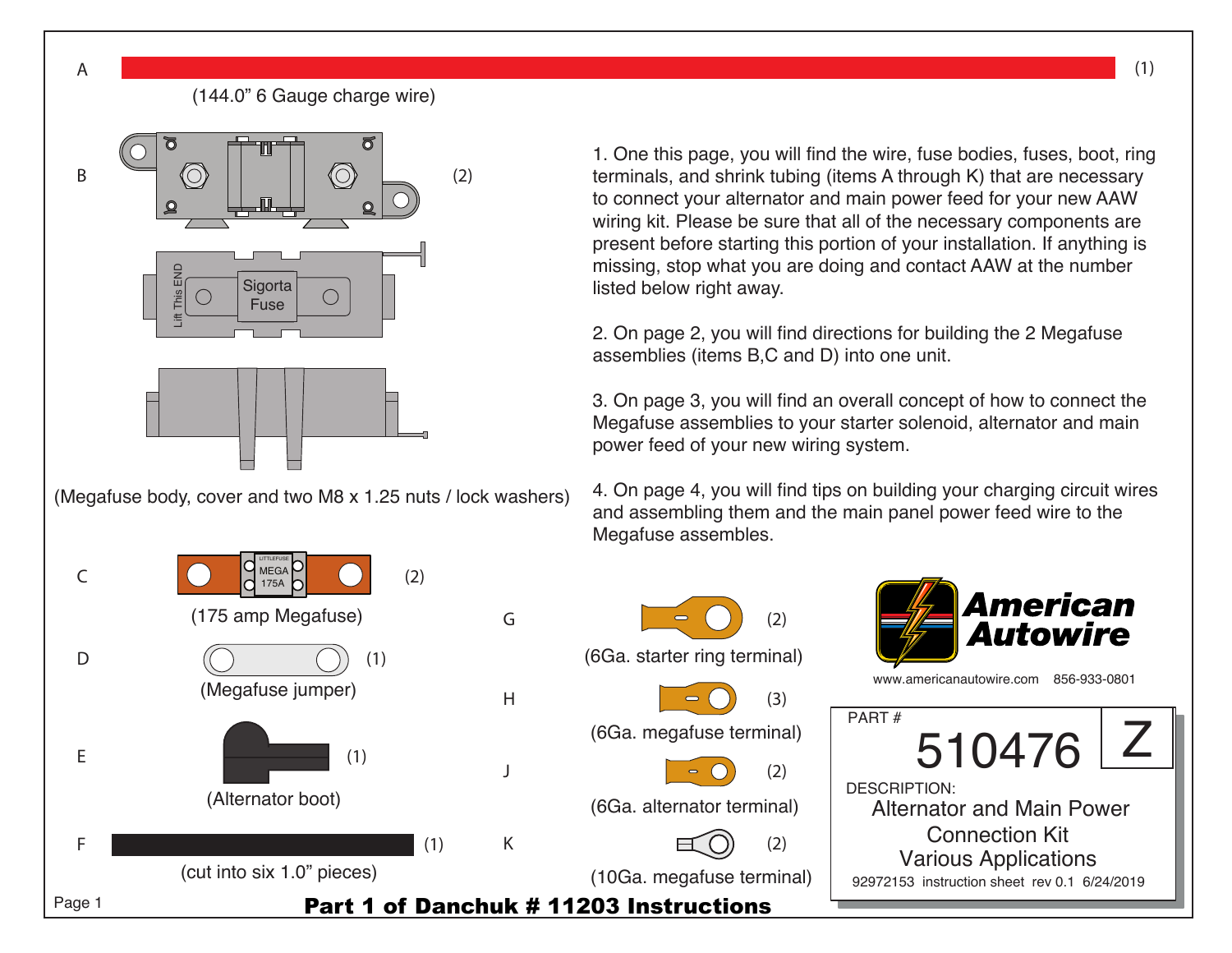

## **Assembling the (2) Megafuse assemblies**

NOTE: Find a suitable place, as close to the battery power source as possible, under the hood of the your vehicle to mount the completed Megafuse assemblies. Keep in mind that you have 12 feet of 6Ga. charging wire, and that the main power feed coming from your panel or bulkhead connection must also be able to reach the assembly.

1.Take the two Megafuse bodies and covers (items B) and snap them together. Remove the 4 nuts and lock washers from the studs on the fuse body assemblies.

2. Install the Megafuse jumper (item D above) over two of the studs on the Megafuse bodies. It is very important that the jumper MUST BE assembled on the side that is going to connect to your main power connection (starter solenoid or battery feed).

3. Notch top cover to clear jumper D as shown at right.

Page 2 4. Snap one 175amp fuse (items C) onto the studs of each of the two Megafuse bodies (items B), over the jumper, then loosely re-attach the 4 nuts and lock washers back onto the assembled Megafuses. The fuse assemblies are ready to install into your vehicle.

Part 1 of Danchuk # 11203 Instructions

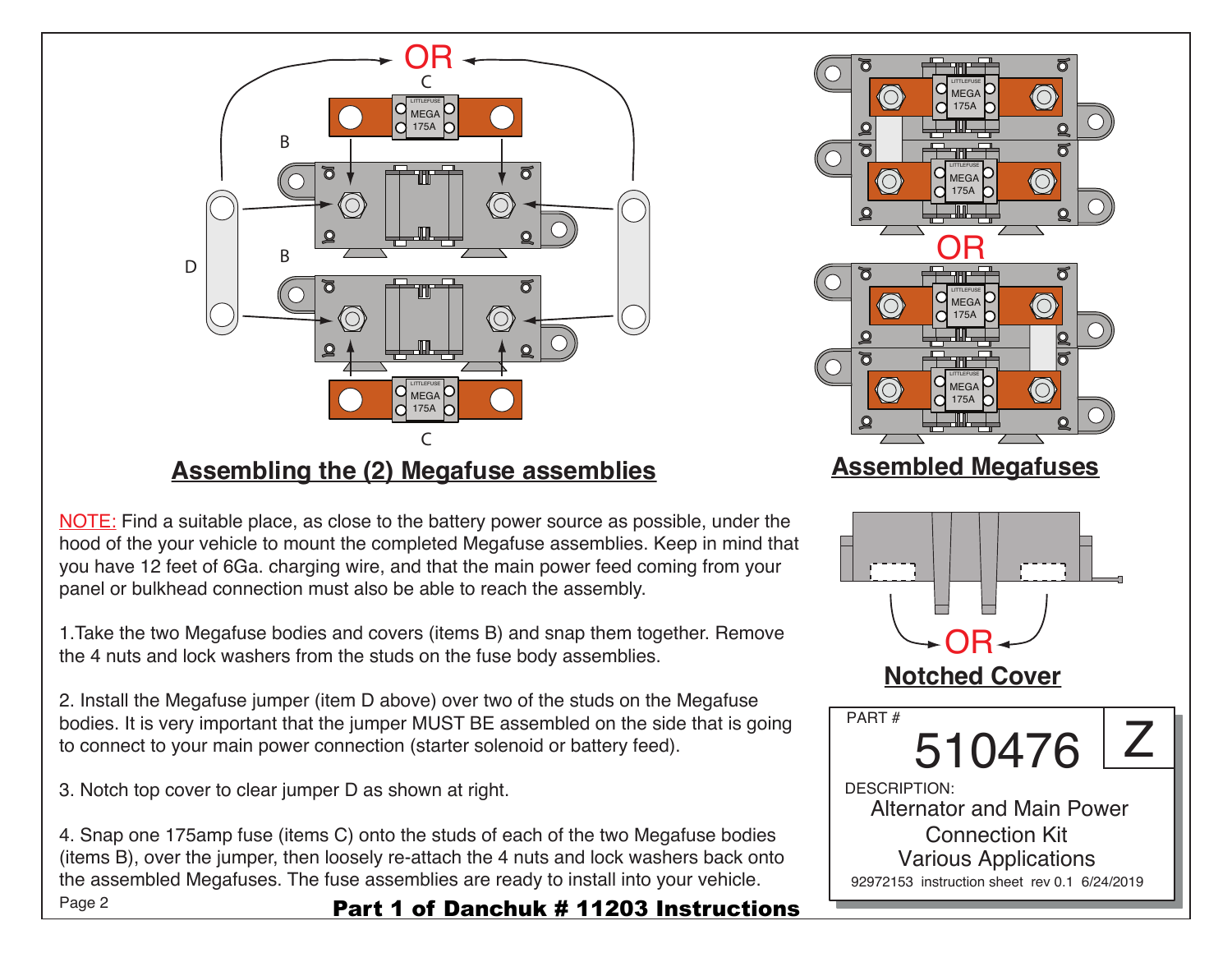